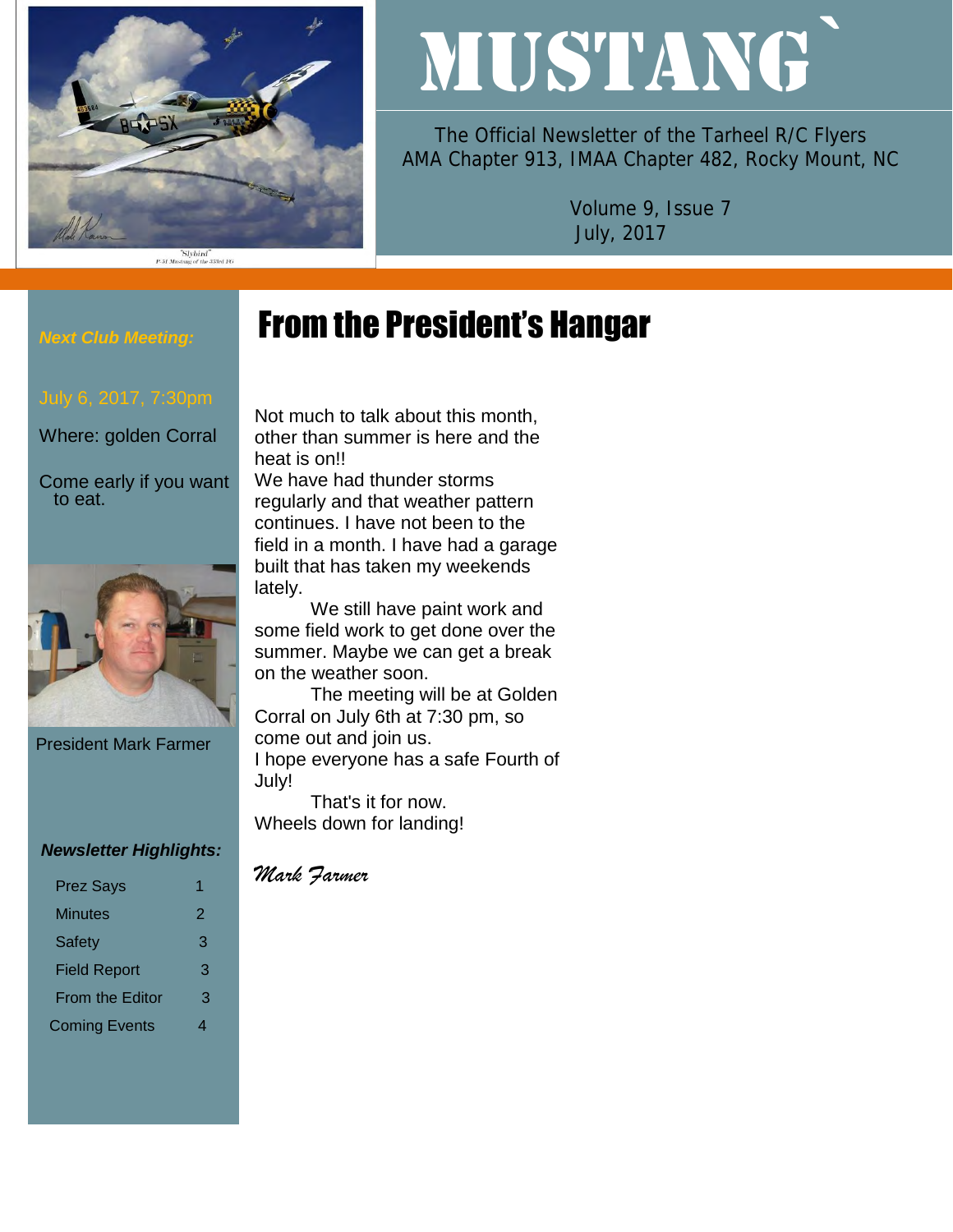# Meeting Minutes -June, 2017



**Secretary Kenny Kicklighter**

Attendees: Mark Farmer, Jimmy Morgan, Chuck Mager, Greg Williams, Chris Vick, A. B. Gentry, Ray Owens & Mike Jablonski

Meeting opened by Mark at 7:38.

Two new members added to roles since last meeting – Brandon Drake & Joe Horvath.

Joey Joyner suffered complications from surgery. He left Nash Hospital for home on the day of the meeting – 6/1/17. Must remember Judy Taylor (Wayne's wife) – illness. Keep both Joey and Judy in thoughts and prayers. Also, Mark inquired about Grayland Lucas & John Asbell.

Minutes from May 4th meeting read. Meeting minutes corrected to show Dave Chewning making motion on Chris Vick reimbursement. Motion made by Chris Vick & Seconded by A. B. Gentry to accept minutes as corrected. Motion passed.

Jimmy Morgan gave Treasurer's Report.

Greg gave Safety Report. No major issues from the field or from the First In Flight Jet Rally. As flying season peaks, please follow the rules.

No Newsletter Report.

A. B. Gentry gave field report. Need to paint the buildings & roof. Need to put insecticide and fertilizer down. It was noted that when it rains heavily, the rear gutter on the field building directs the runoff water onto the floor of the field building. Likely needs a

gutter extension to redirect the runoff away from the building. Workday needed to accomplish. Mark discussed dates for workday.

Past events – Mark & Greg discussed the First In Flight Jet Rally. Event went very well. Noted that 109 pilots registered. Help from the club members was appreciated. Very few crashes/mishaps.

General Business – Mark talked about price for 5 gallon bucket of aluminum roof coating. Will likely cost \$60 for 5 gallon bucket.

Mark discussed that the Wilson flying club lost their field. He has extended an invitation for them to fly with us as guests (with AMA membership) until end of 2017 or before if they find another flying site.

Mark discussed upcoming events.

Mark Farmer and A. B. Gentry discussed that Chris Vick will be the September Fun Fly and October warbird event CD.

Motion to adjourn meeting made by Chuck with Ray seconding. Meeting adjourned 8:31 pm.

Respectfully submitted by Mike Jablonski – acting Club Secretary for Kenny Kicklighter.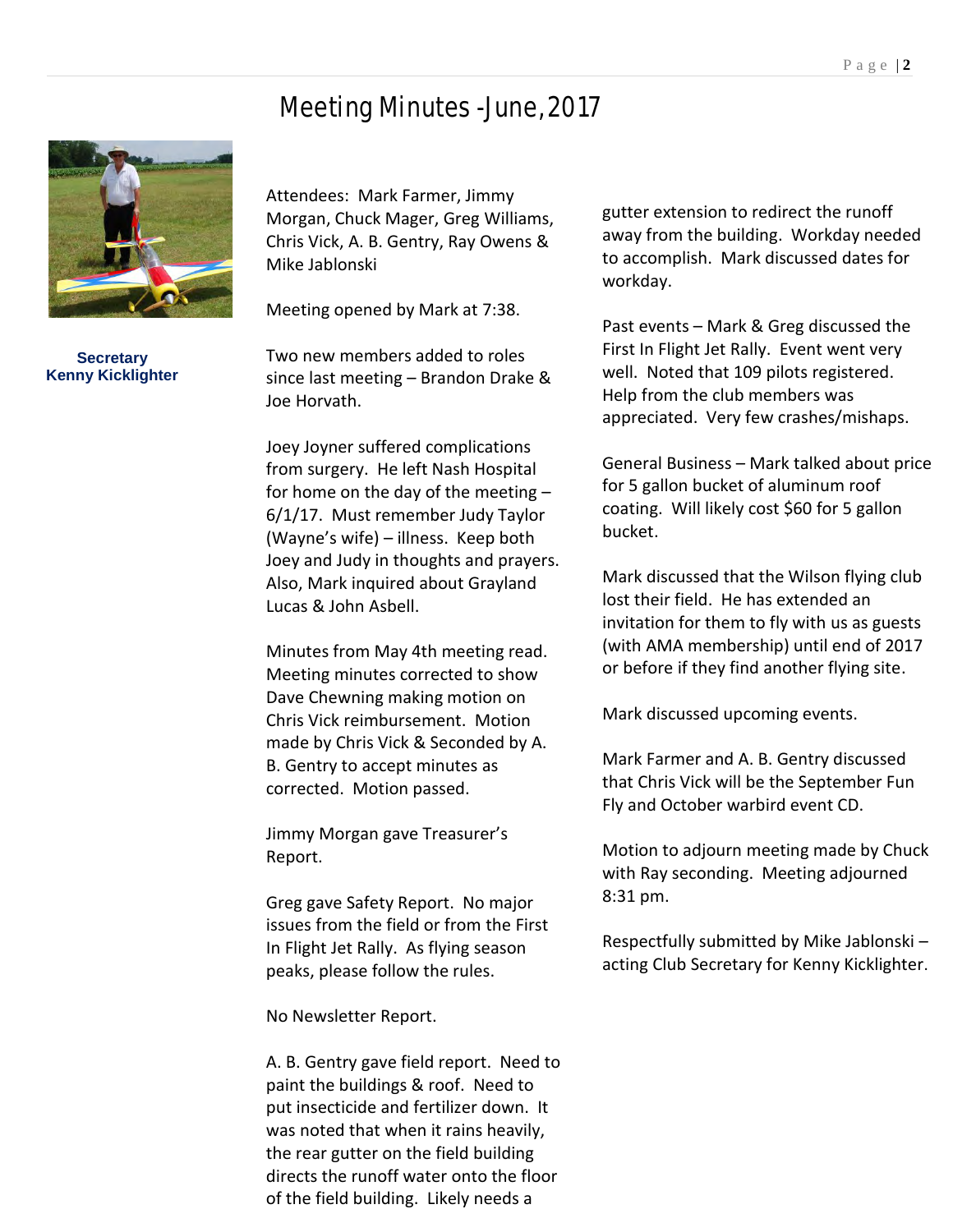# Safety and notes from the VP



 **VP Greg Williams**

#### Hello Everyone:

Hope everything went well on Father's Day, as for me it was great. Nothing to report on safety. Independence Day is coming up, enjoy and be safe with the fireworks.

VPSO, Gregory Williams



**Field Marshall A.B. Gentry**

### Field Report

Hello to everyone, Summer time is back, painting the roof will have to wait till cooler weather. Someone is smoking at the picnic tables and mashing the butts on the ground and not using the ash trays, need to watch for that.

Everything under the shelter needs to be pulled out and sand needs to be hauled in to level the ground to stop the rain from washing out. We have been here almost 15 years and the ground is very well packed at both of the entrance gates.

The starting stations have the new insolated post covers. I decided to wrap the bottom with duct tape to prevent the birds from pulling the foam away... the foamie guys do not have a use for... Kenny, thank you for the club pin.

A.B. Gentry, Jr. Field Marshall



From the Editor

Reminding all members that the Tarheel RC Flyers now have a presence on Facebook. Join in the conversation. <https://www.facebook.com/Tarheelrcflyers/>

Please let Jimmie Morgan or me know of any contact information changes.

**Newsletter Editor Dave Chewning**